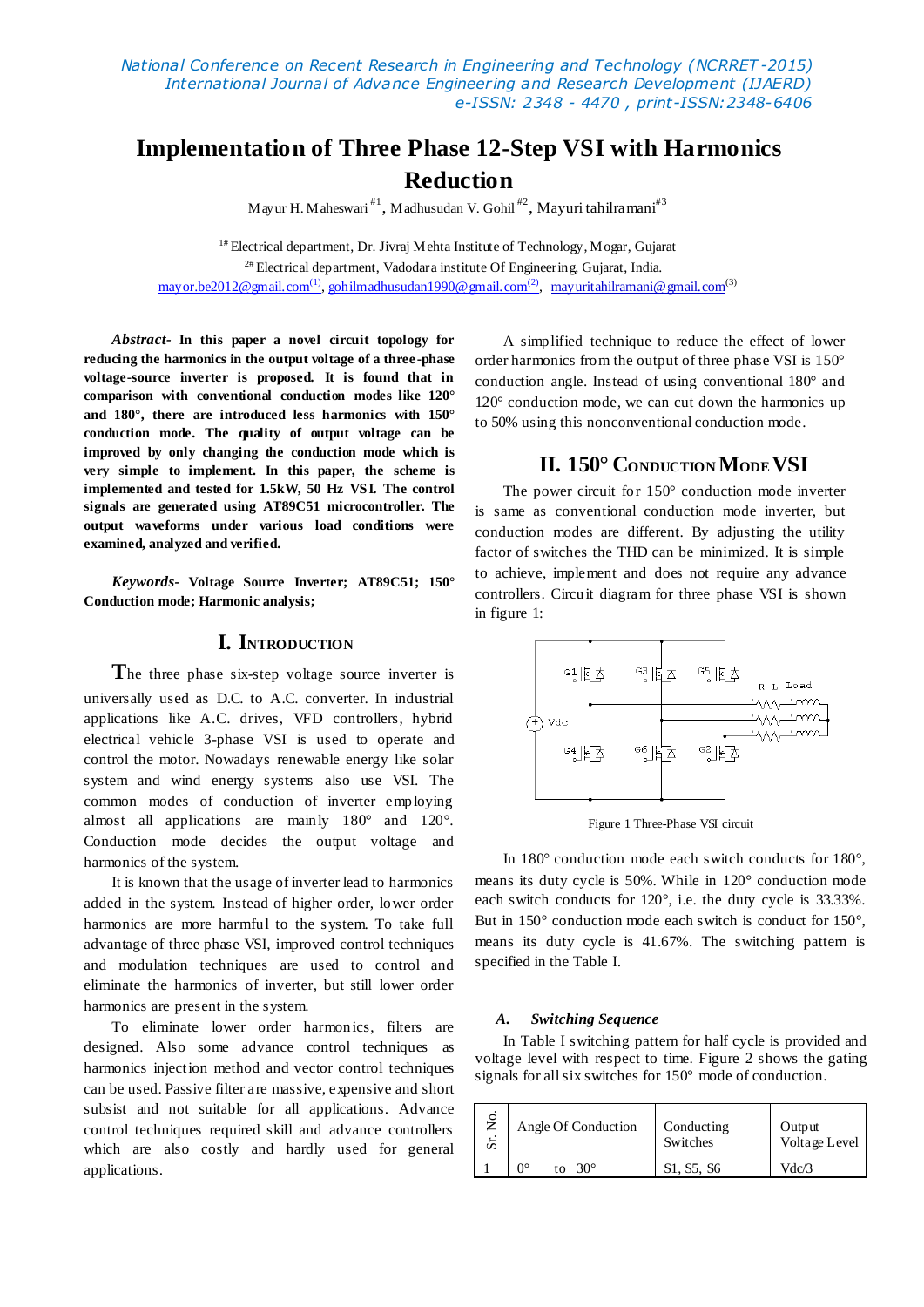| $30^\circ$<br>to $60^\circ$    | S1, S6                          | Vdc/2  | h |
|--------------------------------|---------------------------------|--------|---|
| $60^\circ$<br>to $90^\circ$    | S1, S2, S6                      | 2Vdc/3 |   |
| $90^\circ$<br>to $120^\circ$   | S1, S2                          | Vdc/2  |   |
| $120^{\circ}$ to $150^{\circ}$ | S1, S2, S3                      | Vdc/3  |   |
| $150^\circ$ to $180^\circ$     | S <sub>2</sub> , S <sub>3</sub> |        |   |

Table Ι Switching pattern for half cycle



Figure 2 Switching pattern of 150° conduction mode

Above VSI can be used in many applications. In the  $1<sup>st</sup>$ step the output switches S5, S6 and S1 are ON to achieve output of  $Vdc/3$ , similarly in the  $4<sup>th</sup>$  step S1, S2 are conducting and output is Vdc/2, in the last step switches S2, S3 are conducted hence output is zero.

### *B. Output Analysis of VSI*

Simulative results of output phase voltages for 180°, 150° and 120° are shown in figure 4. So we can directly compare the levels and steps. The simulation model in MATLAB is represented by Figure 3.

Inverter output change according to its switching pattern. Value of output voltage level also decided by the switches conducted in each interval. Figure 4 shows output voltage for an ohmic load.

The 150° conduction mode has more levels than other conventional conduction angle also the waveforms are symmetrical and contain zero as one level so it will reduce the harmonics. In 180° conduction mode, the phase voltage

has only six steps while in 120° conduction mode only four steps. Six step and quasi square wave cannot provide numbers of steps that can be achieved in 150° conduction mode VSI. Higher numbers of level means lesser harmonics. We can prove this practically by FFT analysis shown in Figure 5, 6.



(B) Figure 3 (A) Simulation model of MATLAB (B) Subsystem of 3 Phase VSI

5  $\overline{a}$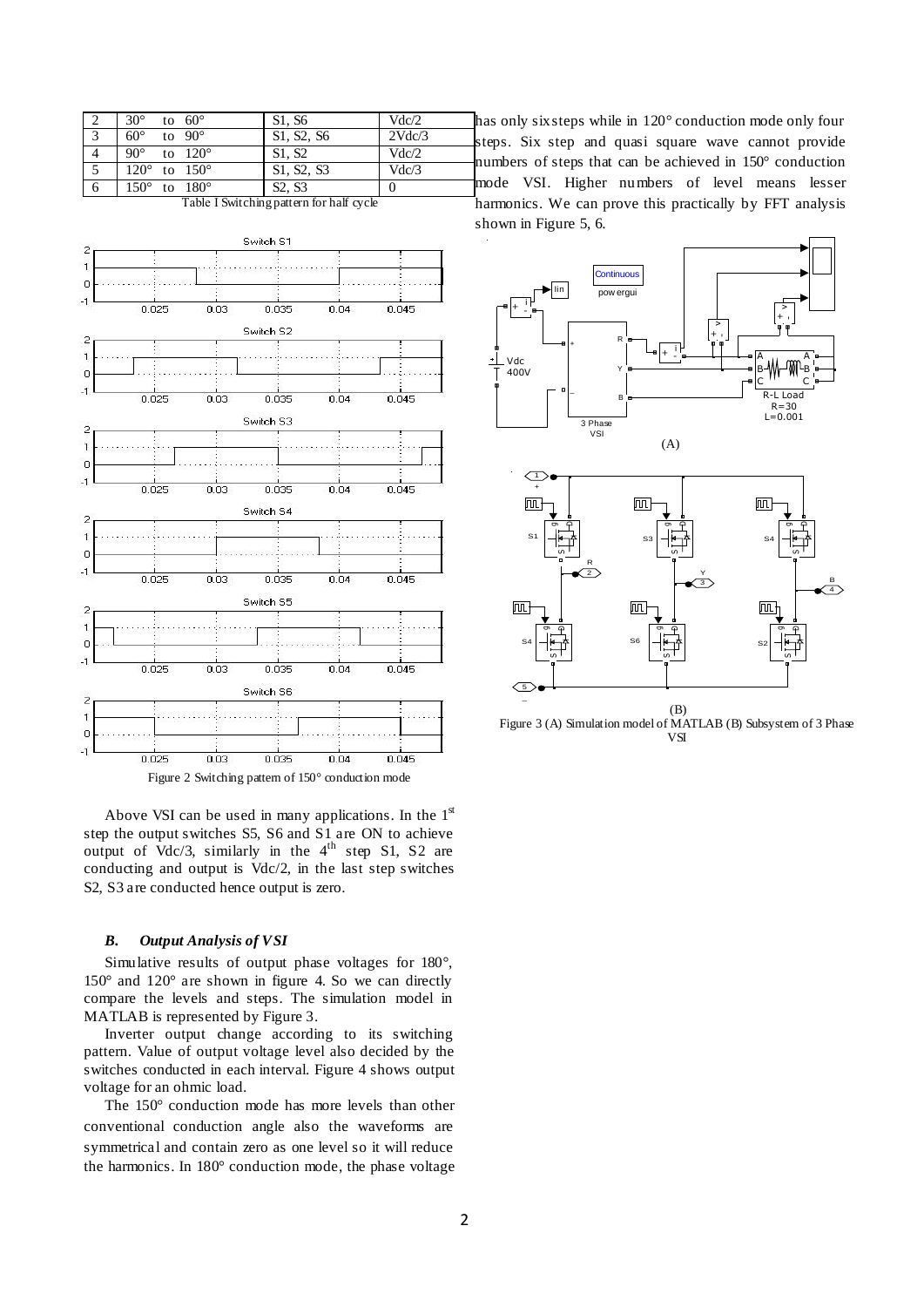

150° conduction modes.

# **III. TESTING AND HARDWARE**

# **IMPLIMENTATION**

The overall hardware of the system has following subsystems.

- Power MOSFET bridge
- Gate drive circuit
- Microcontroller
- Rectifier Block

Specifications and ratings of the components are given in Table ΙΙ.

| Sr. No.       | Hardware Ratings           | Value |
|---------------|----------------------------|-------|
|               | <b>Output Power</b>        | 1.5kW |
| $\mathcal{D}$ | <b>Operating Frequency</b> | 50Hz  |
| 3             | Input Voltage              | 450V  |
|               | Full Load Current          | 4Α    |

Table ΙΙ Ratings of the system

#### *A. Power MOSFET bridge*

A three phase full bridge VSI is developed using six IRF840 n-channel MOSFETs. Rated voltage and current ratings are 500V and 7A respectively. The power rating is 3KW. The advantages of power MOSFET are 1. Safe operating area is much better than that of BJT. 2. It can

operate at higher frequencies. 3. No possibility of second breakdown. 4. Peak current capability of MOSFET is higher than that of BJT. 5. Switching losses are less. 6. More energy efficient at high frequency. 7. It is a majority carrier device and 8.It is cheap.

### *B. Gate Driver Circuit*

The 4N33 opto-coupler provides the isolation between the MOSFET bridge and the microcontroller. Especially isolates the upper group of MOSFETs. Another function of this opto-coupler is to provide amplified gate control signals to IRF840 MOSFETs. The 4N33 opto-coupler has gallium arsenide infra red LED and silicon NPN phototransistor. The switching speed of this type of optocoupler is higher compared to the other type of optocouplers. This type of opto-coupler provides high voltage isolation.

#### *C. Microcontroller*

The gate pulses for six IRF840 MOSFETs are generated with the help of AT89C51 microcontroller. It is an 8 bit microcontroller [13]. The VSI is operated in 150°

Figure 4 Phase voltages of output voltages VaN for (a) 180°, (b) 120° and (c) conduction mode. While writing the program three factors should be considered. Each pulse has 8.33msec ON and 11.77msec OFF period. There should be a time delay of 3.33msec between the firing pulses of adjacent MOSFETS. Dead band is not required in this conduction [12]. The magnitude of firing pulses is 5V. The magnitude of the pulses after opto-coupler is 12V. These pulses are given to the six MOSFETS of the power circuit of VSI.

> The AT89C51 microcontroller needs 5V DC as input supply. LM7805 provides the regulated 5V DC supply to the AT89C51 microcontroller.

#### *D. Rectifier Block*

To provide the DC voltage to three phase VSI rectifier block is used. LM3510 is a diode bridge module with 1000V, 35A voltage and current ratings.

# *E. Hardware*

Hardware used in experiment is shown in Figure 5. The fabricated VSI is tested under various load conditions. It consists of 230V A.C. mains supply, 230V to 24V transformer is used to step down the voltage, 1.5KW power circuit, AT89C51 microcontroller, 4N33 optocouplers and its four isolated power supply for six switches. LM7805 DC voltage regulator, 50Ω, 10W balanced three phase R load.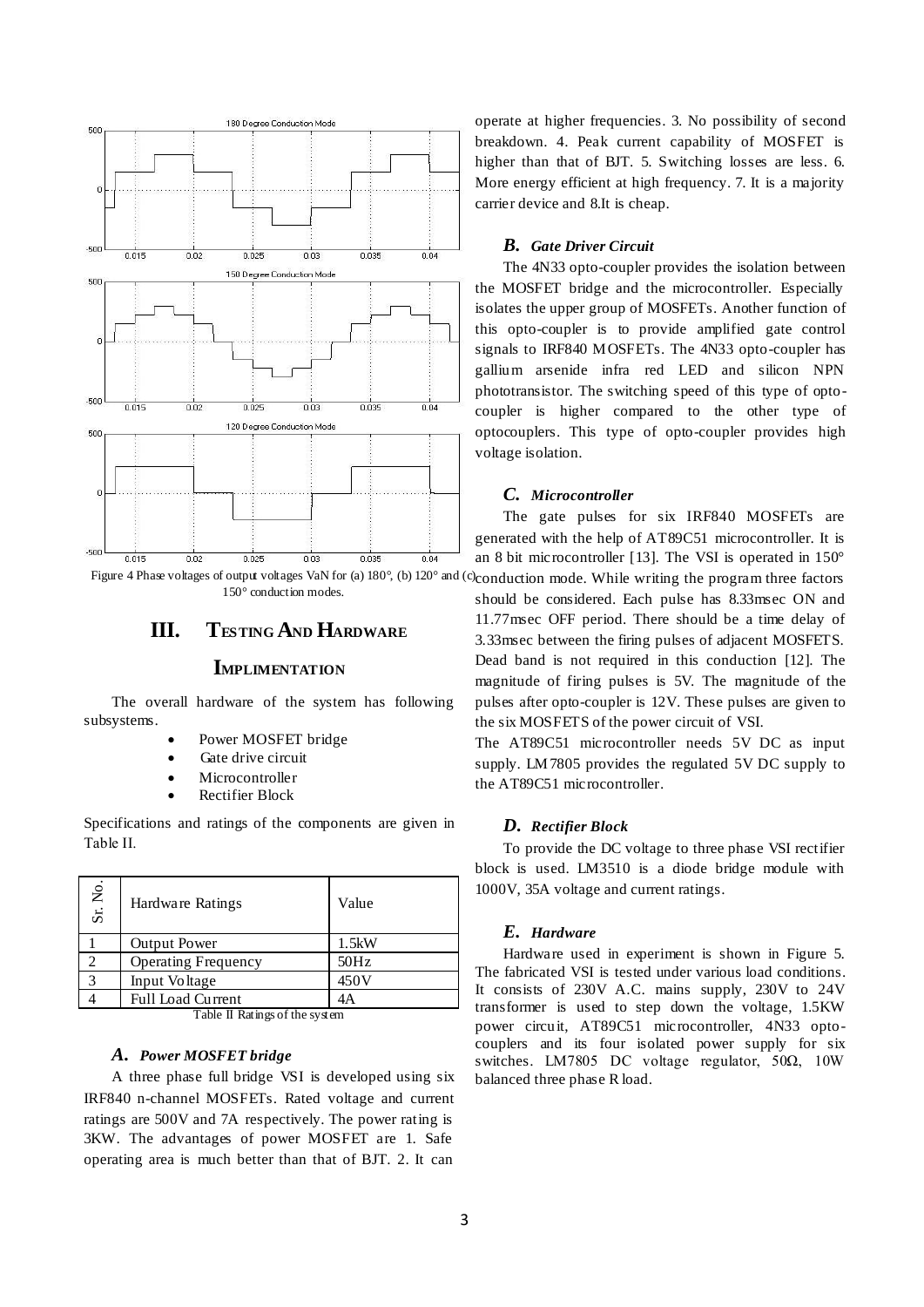

Figure 5 Experimental setup of 3phase VSI

# **IV. RESULTS ANALYSIS**

The increase in steps of output voltage, of inverter, can be made by changing the conduction angle. THD of the output voltage is affected by the power factor and the conductive

angle usually. Power factor of load cannot be determined by Output voltage can be denoted by the equation (1) the designers, and conductive is a facility for designer. So the

suitable conductive angle is selected considering high RMS<br>and low THD of the output voltage.<br>Harmonic analysis and comparison with convention  $V_0$  and  $V_0$  and  $V_0$  and comparison with convention  $V_0$  and  $V_0$  and and low THD of the output voltage. Harmonic analysis and comparison with conventional

conduction angle method is derived in point  $(A)$  and  $(B)$  in and RMS value of phase voltage in terms of DC link this topic.

# *A. Harmonics Analysis in MATLAB*

Harmonic analysis for all the modes of conduction and a comparative study is shown in this paper. Figure 6 shows the harmonic analysis for three phase 180° conduction mode inverter.



Figure 6 THD spectrum of 180° VSI

(1)

voltage is derived with equation (2) as well as we can find out the THD given in equation(3).

$$
Vo_{rms,180^{\circ}} = 0.48 Vi \tag{2}
$$

$$
THD\,Vo_{180^\circ} = 31\% \tag{3}
$$

For 120° conduction mode inverter the THD remains same but output voltage will be changed. If we change the conduction mode of VSI from 180°-150° or 120° to 150° the THD reduces. Harmonics for 150° conduction mode are less than any other conduction mode without any modulation or control. Comparing 180° and 150° we conclude that THD will be half.

Figure 7 shows the harmonics analysis for 150° conduction mode output phase voltage for R-L load. We can see that the magnitude of lower order harmonics are reduced compare to 180° and 120° conduction mode.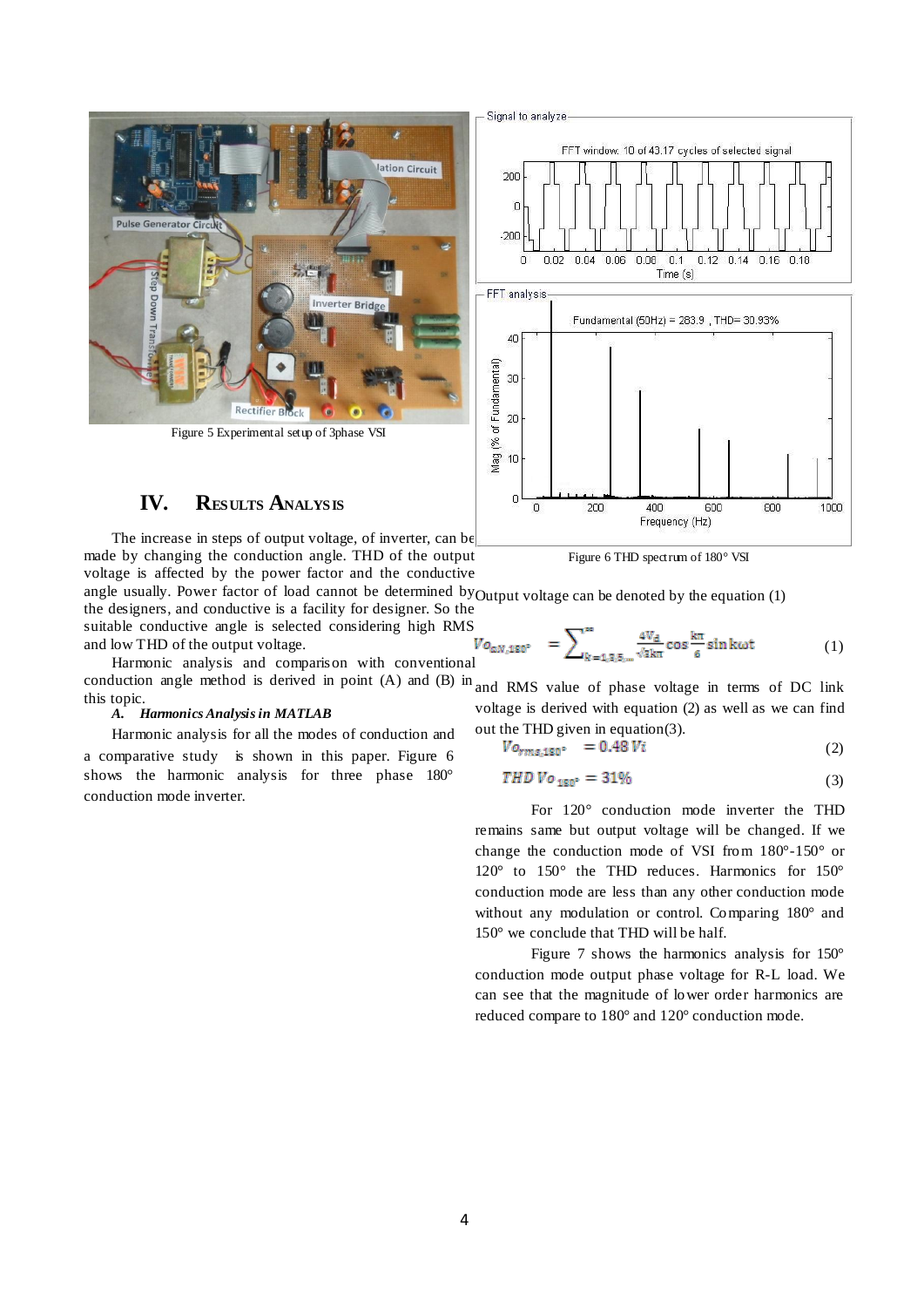

Figure 7 THD spectrum of 150° VSI

RMS value of phase voltage in terms of DC link voltage is derived with equation (2) as well as we can find out the THD which given in equation(3).

 $V_{O_{rms,180^{\circ}}}$  = 0.44  $Vi$ (4)

$$
THD\,Vo_{180^\circ} = 17\% \tag{5}
$$

#### *B. Experimental results*

Here in 150° conduction mode we get twelve different voltage steps in phase voltage listed as 1) 0V, 2) -Vdc/3, 3) - Vdc/2, 4) -2Vdc/3, 5)-Vdc/2, 6) -Vdc/3, 7) 0, 8) Vdc/3, 9) Vdc/2, 10) 2Vdc/3, 11) Vdc/2, 12) Vdc/3 and in line voltage five levels can be achieved. Figure 8 shows the phase voltages, achieved by practical implementation. Figure 9 shows line voltages with nine steps.



Figure 8 Phase voltage of star connected induction motor for 150° conduction mode

The waveform of line voltage and current for delta connected three phase induction motor are shown in figure 8 and 9. These are the practical results taken in M.S.University's Lab, Vadodara.



Figure 9 Line voltage of delta connected induction motor for 150° conduction mode



Figure 10 Line current of delta connected induction motor for 150° conduction mode

# *C.* **CONCLUS ION**

In this paper a novel technique for harmonic reduction is proposed. The simulation and hardware analysis give clear idea about 150° degree conduction mode. The main features of this method are,

- (i) 12-step output of phase voltage.
- (ii) Less significant harmonics at the output side.
- (iii) If we change the conduction mode of VSI from 180°-150° or 120° to 150° the THD reduces.
- (iv) Without any filter or modulation technique harmonics are eliminated.